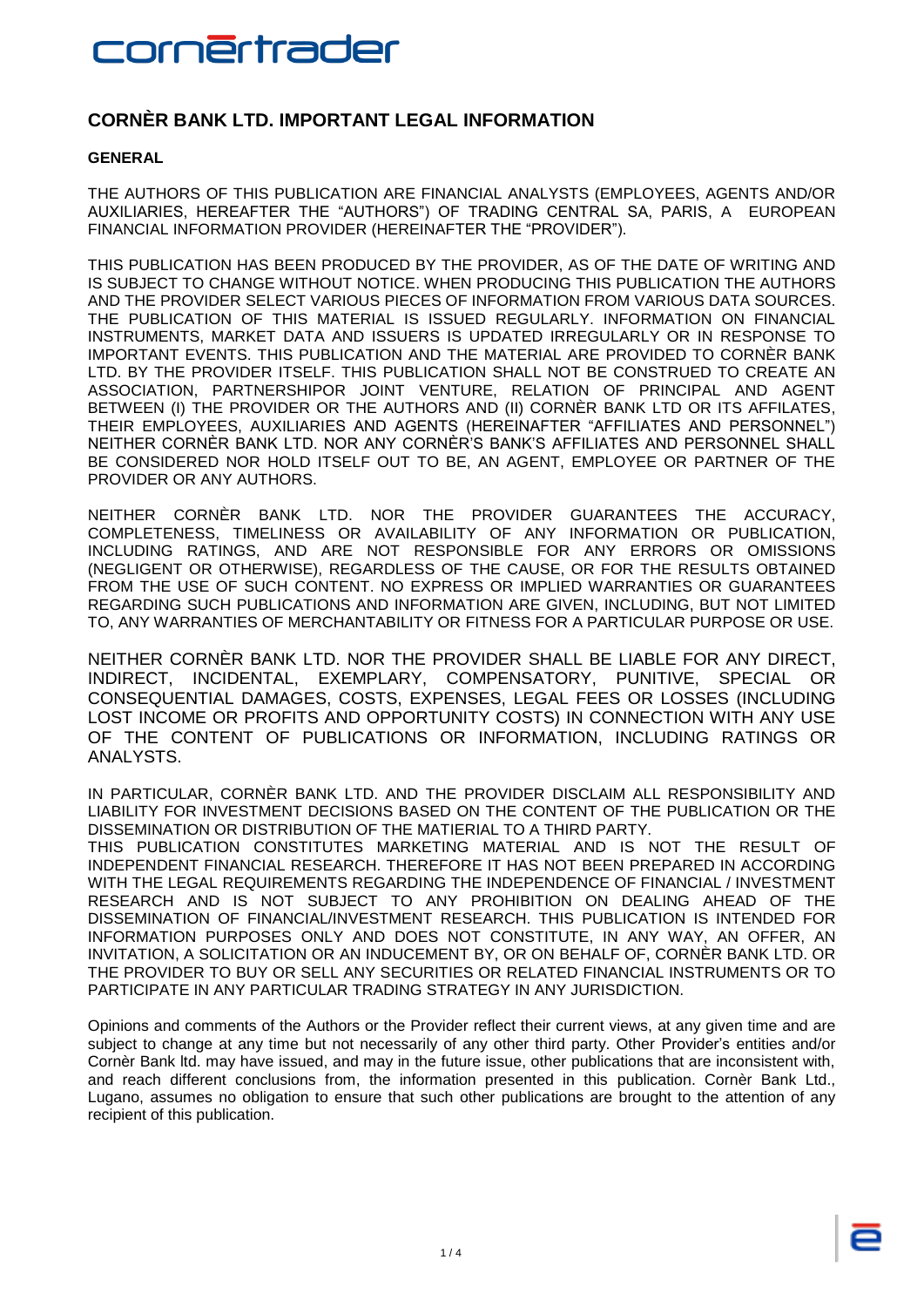## <u>ornērtrader</u>

#### **SUITABILITY**

Investments in the asset classes mentioned in this publication may not be suitable for all recipients and may not be available in all countries. **Potential investors are kindly requested to get in touch with their local financial advisors in order to be informed about the information, the services and/or the products available in such country.** This publication has been prepared without taking account of the objectives, financial situation or needs of any particular investor. Before entering into any transaction, investors should consider the suitability of the transaction to individual circumstances and objectives. Any investment or trading or other decision should only be made by the client after a thorough reading of the relevant product term sheet, subscription agreement, information memorandum, prospectus or other offering document relating to the issue of the securities or other financial instruments. Where reference to a specific report is made this publication should not be read in isolation without reference to this full report. Nothing in this publication constitutes investment, legal, accounting or tax advice, or a representation that any investment or strategy is suitable or appropriate to individual circumstances, or otherwise constitutes a personal recommendation to any specific investor. Any references to a particular tax treatment depend on the individual circumstances of each investor and may be subject to change in the future. Cornèr Bank Ltd. recommends that investors independently assess, with a professional advisor, the specific financial risks as well as legal, regulatory, credit, tax and accounting consequences.

#### **INFORMATION / FORECAST REFERRED TO**

Although the information and data herein are obtained from sources believed to be reliable, no representation is made that the information is accurate or complete. In particular, the information provided in this publication may not cover all material information on the financial instruments or issuers of such instruments. The Provider of the publications and Cornèr Bank Ltd., its subsidiaries and affiliated companies do not accept liability for any loss arising from the use of this publication. Important sources for the production of this publication are e.g. national and international media, information services (e.g. Reuters, Bloomberg Finance L.P), publicly available databases, economic journals and newspapers (e.g. Financial Times, Wall Street Journal), publicly available company information, publications of rating agencies. Ratings and appraisals contained in this publication are clearly marked as such. All information and data used for this publication relate to past or present circumstances and may change at any time without prior notice. Statements contained in this publication regarding financial instruments or issuers of financial instruments relate to the time of the production of this publication. Such statements are based on a multitude of factors which are subject to continuous change. A statement contained in this publication may, thus, become inaccurate without this being published. Potential risk regarding statements and expectations expressed in this publication may result from issuer specific and general (e.g. political, economic, market, etc.) developments.

#### **RISKS**

The price and value of, and income from investments in any asset class mentioned in this publication may fall as well as rise and **investors may not get back the amount invested.** Risks involved in any asset class mentioned in this publication may include but are not necessarily limited to market risks, credit risks, political risks and economic risks. The investor may be exposed to **currency risk**, because the product or underlyings of the product are denominated in other currencies than that of the country in which the investor is resident. The investment as well as its performance are therefore exposed to currency fluctuations and may increase or decrease in value. Particular risks in connection with specific investments featured in this publication are disclosed in the relevant product term sheet, subscription agreement, information memorandum, prospectus or other offering document relating to the issue of the securities or other financial instruments. These documents can be obtained, generally free of charge upon request, from the respective issuers. Investments in emerging markets are speculative and may be considerably more volatile than investments in established markets. Clients should not be investing in the product unless they fully understand the feature and risks associated with it. In particular but without limitation to, there are significant risks involved in trading foreign exchange market and financial derivatives such as futures, options, CFDs (Contracts for Difference), warrants, turbos, certificates or similar financial products. Investments in these financial products require accumulated experience and in-depth knowledge in the relevant financial instruments. Cornèr Bank Ltd. strongly recommends seeking the advice of an experienced independent financial professional. **Past performance is not a reliable indicator of future results. Performance forecasts are not a reliable indicator of future performance.**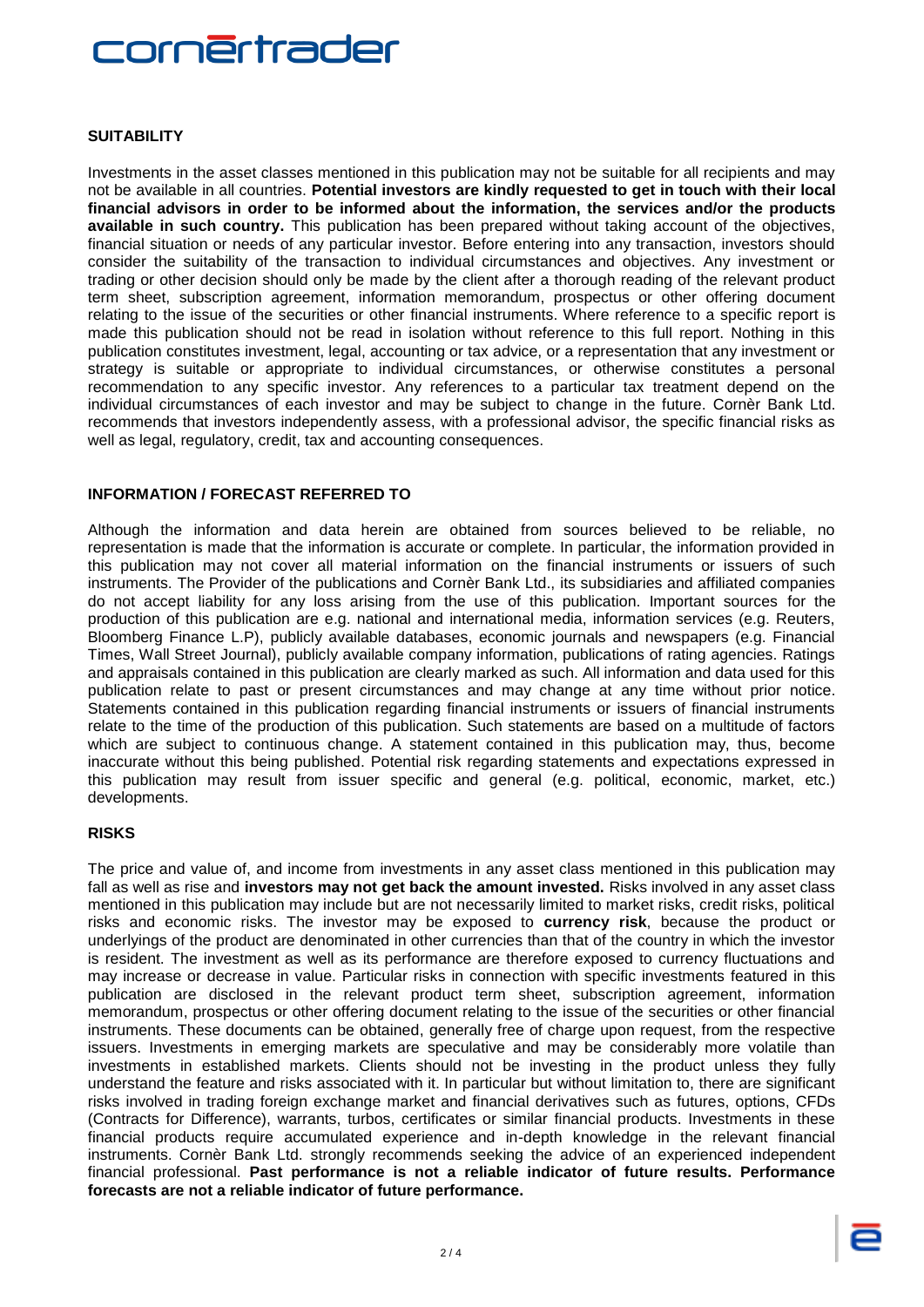

Cornèr Bank Ltd. and its subsidiaries companies (the "Group") may enter into transactions for their own account or for the account of other investors that are related to financial instruments that may be mentioned in this publication. Furthermore, the Group may have or have had a role in the issuance of a particular financial instrument of the relevant companies. Accordingly, conflicts of interest may arise between the Group and the investor. If so, the Group strives to provide fair and equitable treatment of such conflicts.

#### **IMPORTANT DISTRIBUTION INFORMATION**

THIS PUBLICATION MAY ONLY BE DISTRIBUTED IN COUNTRIES WHERE ITS DISTRIBUTION IS LEGALLY PERMITTED. THIS PUBLICATION IS NOT DIRECTED TO ANY PERSON IN ANY JURISDICTION WHERE (BY REASON OF THAT PERSON'S NATIONALITY, RESIDENCE OR OTHERWISE) SUCH PUBLICATIONS ARE PROHIBITED OR WHERE CORNÈR BANK LTD. OR ANY OF ITS SUBSIDIARIES DOES NOT HOLD THE NECESSARY REGISTRATION, LICENCE OR AUTHORISATION. MORE SPECIFICALLY, BUT WITHOUT LIMITATION TO, THIS PUBLICATION IS NOT AVAILABLE AND MAY NOT BE SENT TO OR MADE AVAILABLE IN JAPAN, CANADA, SOUTH AFRICA, GERMANY AND UNITED STATES OR TO US PERSONS. CORNÈR BANK LTD. EXPRESSLY PROHIBITS THE DISTRIBUTION AND THE MAKING AVAILABLE OF THE PUBLICATION TO THIRD PARTIES FOR ANY REASON WHATSOEVER.

**External Asset Managers/External Financial Advisers:** IN CASE THIS MARKETING PUBLICATION IS PROVIDED TO AN EXTERNAL ASSET MANAGER OR AN EXTERNAL FINANCIAL ADVISER, CORNÈR BANK LTD. EXPRESSLY PROHIBITS THAT IT IS REDISTRIBUTED BY THE EXTERNAL ASSET MANAGER OR THE EXTERNAL FINANCIAL ADVISER AND IS MADE AVAILABLE TO THEIR CLIENTS AND/OR THIRD PARTIES. BY RECEIVING ANY MARKETING PUBLICATION THE EXTERNAL ASSET MANAGERS OR THE EXTERNAL FINANCIAL ADVISERS CONFIRM THAT THEY WILL MAKE THEIR OWN INDEPENDENT ANALYSIS AND INVESTMENT DECISIONS.

**Third party information providers:** This publication may contain information obtained from third parties, including ratings from rating agencies such as Standard & Poor's, Moody's, Fitch and other similar rating agencies, and research from different research providers. Reproduction and distribution of third-party content in any form is prohibited except with the prior written permission of the related third party. Third-party content providers do not guarantee the accuracy, completeness, timeliness or availability of any information, including ratings or research, and are not responsible for any errors or omissions (negligent or otherwise), regardless of the cause, or for the results obtained from the use of such content. Third-party content providers give no express or implied warranties, including, but not limited to, any warranties of merchantability or fitness for a particular purpose or use. Third-party content providers shall not be liable for any direct, indirect, incidental, exemplary, compensatory, punitive, special or consequential damages, costs, expenses, legal fees or losses (including lost income or profits and opportunity costs) in connection with any use of their content, including ratings or research. Credit and/or research ratings are statements of opinions and are not statements of fact or recommendations to purchase, hold or sell securities. They do not address the market value of securities or the suitability of securities for investment purposes and should not be relied on as investment advice.

#### **TRADING CENTRAL TERMS AND CONDITIONS**

The information provided does not constitute, in any way, a solicitation or inducement to buy or sell securities and similar products. Comments and analysis reflect the views of TRADING CENTRAL at any given time and are subject to change at any time. Moreover, they can not constitute a commitment or guarantee on the part of TRADING CENTRAL. The recipient acknowledges and agrees that any investment in a financial instrument is of a random nature and therefore constitutes a risk for which the recipient is solely responsible. It is specified that the past performance of a financial product does not prejudge in any way its future performance. The foreign exchange market and financial derivatives such as futures, CFDs (Contracts for